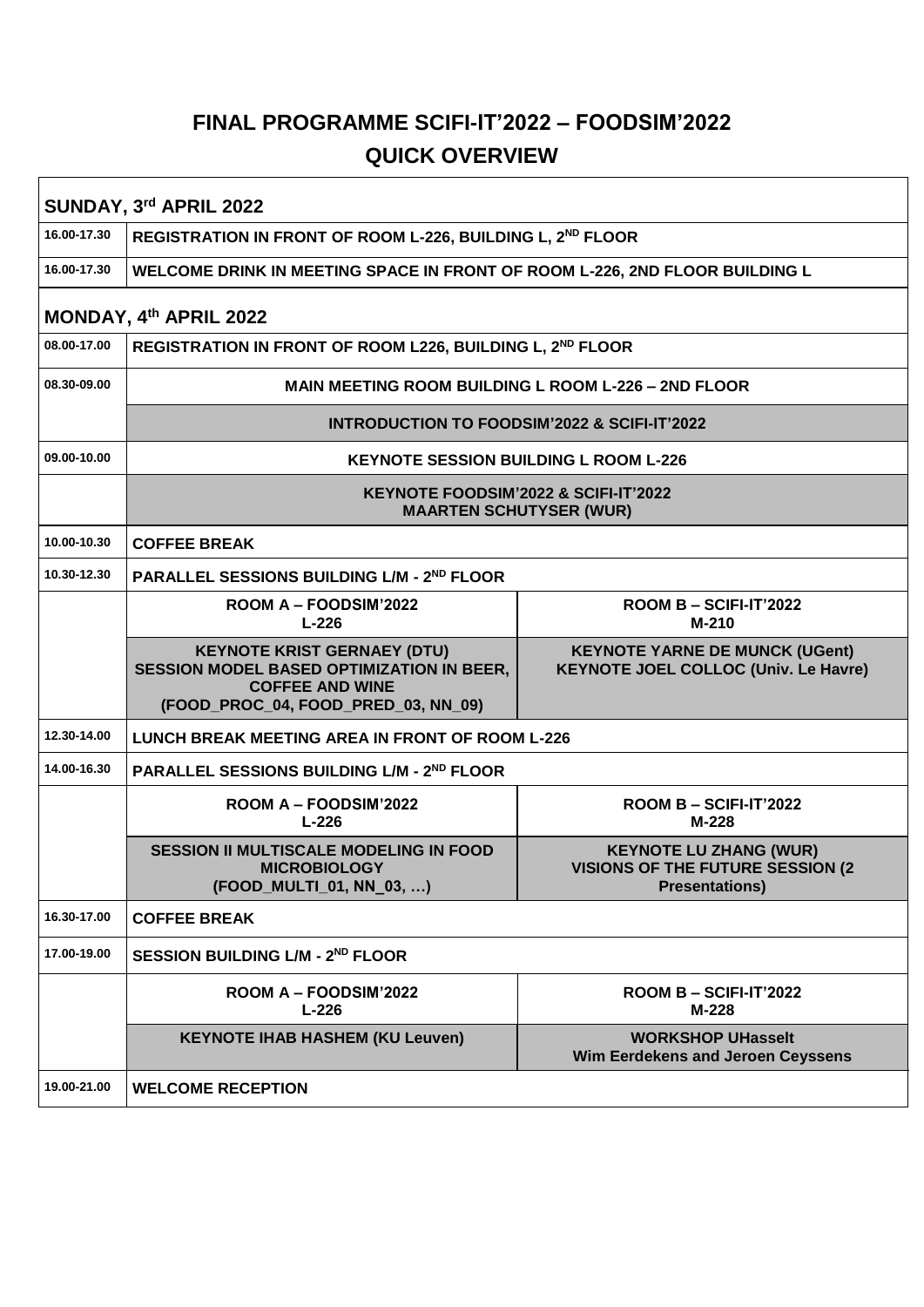| TUESDAY, 5th APRIL 2022 |                                                                                                                               |                                                                                                |  |
|-------------------------|-------------------------------------------------------------------------------------------------------------------------------|------------------------------------------------------------------------------------------------|--|
| 08.30-17.00             | REGISTRATION IN FRONT OF ROOM L-226, BUILDING L, 2 <sup>ND</sup> FLOOR                                                        |                                                                                                |  |
| 09.00-10.00             | <b>KEYNOTE SESSION BUILDING L ROOM L-226</b>                                                                                  |                                                                                                |  |
|                         |                                                                                                                               | KEYNOTE SPEAKER SCIFI-IT'2022 – FOODSIM'2022<br><b>ARNAUD DELAUNAY (FarmWise)</b>              |  |
| 10.00-10.30             | <b>COFFEE BREAK</b>                                                                                                           |                                                                                                |  |
| 10.30-12.30             | PARALLEL SESSIONS BUILDINGS L/M - 2ND FLOOR                                                                                   |                                                                                                |  |
|                         | ROOM A – FOODSIM'2022<br>$L-226$                                                                                              | ROOM B - SCIFI-IT'2022<br>M-228                                                                |  |
|                         | <b>SESSION FOOD PSE I</b><br>FOOD PROC 01, NN 02, FOOD PROC 02,<br>FOOD_PROC_07, FOOD_PROC_03,<br>FOOD_MULTI_03               | <b>KEYNOTE LEON ROTHKRANTZ (UPrague)</b><br><b>KEYNOTE ALI REZA YAGHOUBI (AirGo Design)</b>    |  |
| 12.30-13.30             | <b>LUNCH BREAK MEETING AREA IN FRONT OF ROOM L-226</b>                                                                        |                                                                                                |  |
| 13.30-14.30             | <b>KEYNOTE SESSION BUILDING L ROOM L-226</b>                                                                                  |                                                                                                |  |
|                         |                                                                                                                               | <b>KEYNOTE SPEAKER FOODSIM'2022 - SCIFI-IT'2022</b><br><b>RACHEL ANN ARMSTRONG (KU Leuven)</b> |  |
| 14.30-15.30             | <b>PARALLEL SESSIONS BUILDINGS L/M - 2ND FLOOR</b>                                                                            |                                                                                                |  |
|                         | ROOM A - FOODSIM'2022<br>$L-226$                                                                                              | ROOM B-SCIFI-IT'2022                                                                           |  |
|                         | <b>SESSION FOOD PSE II</b><br>FOOD_SAFE_02, FOOD_INNOV_03,<br>FOOD_CHAIN_03                                                   | <b>KEYNOTE ROB VINGERHOEDS (ISAE-SUPAERO)</b>                                                  |  |
| 15.30-16.00             | <b>COFFEE BREAK</b>                                                                                                           |                                                                                                |  |
| 16.00-18.00             | <b>PARALLEL SESSIONS BUILDINGS L/M - 2ND FLOOR</b>                                                                            |                                                                                                |  |
|                         | ROOM A - FOODSIM'2022<br>$L-226$                                                                                              | ROOM B-SCIFI-IT'2022<br>M-228                                                                  |  |
|                         | <b>SESSION HUMAN HEALTH &amp; RISK ASSESSMENT</b><br>NN_01, NN_14, NN_03, FOOD_SUS_01, NN_10,<br><b>NN_04, NN_12 (POSTER)</b> | <b>KEYNOTE ALI ANWAR (UAntwerpen)</b>                                                          |  |
| 20.00-23.00             | <b>Conference dinner</b>                                                                                                      |                                                                                                |  |
|                         | More info to follow                                                                                                           |                                                                                                |  |
|                         |                                                                                                                               |                                                                                                |  |